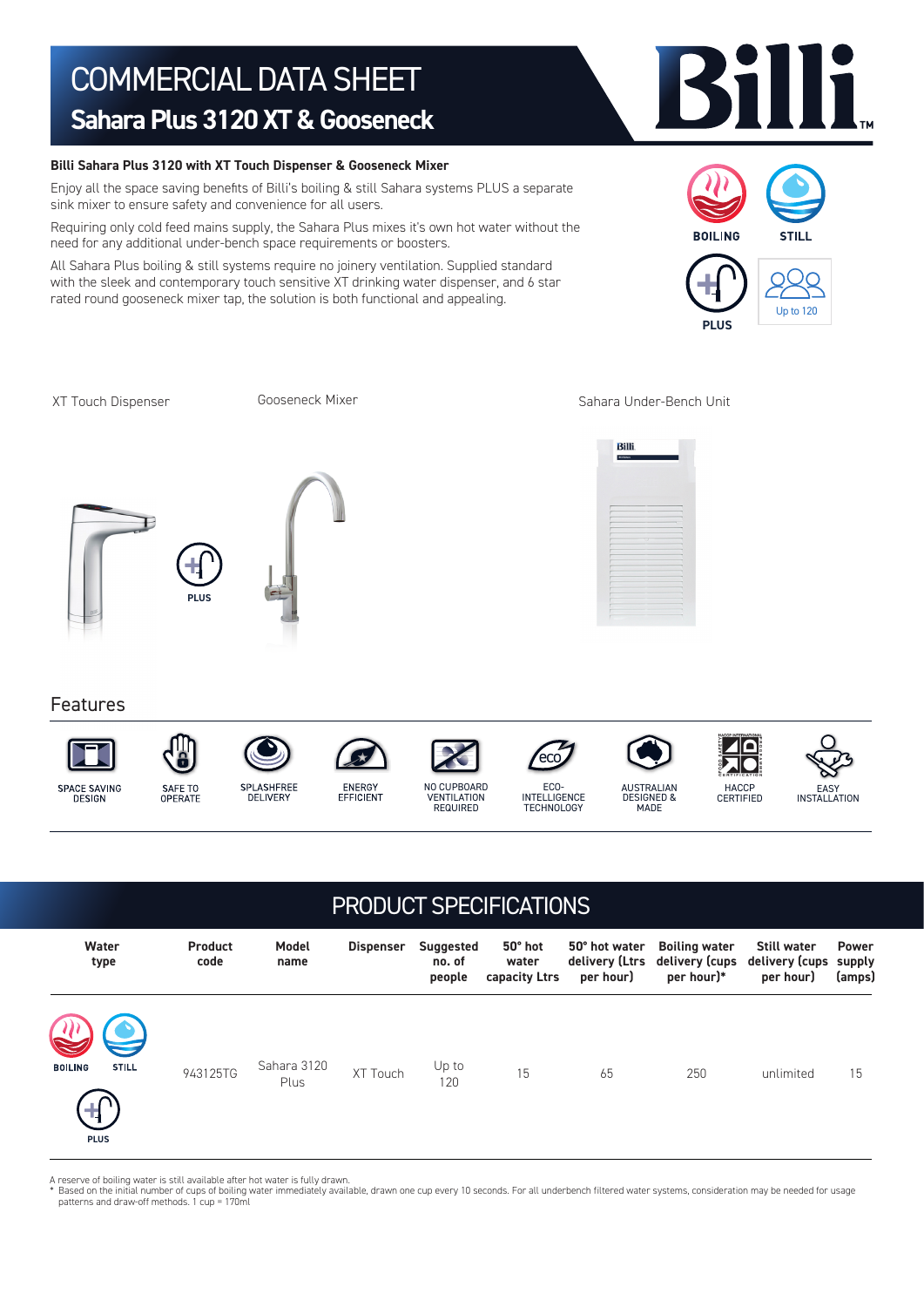### **Accessories**

Add the Finish code to the Product Code to finalise your specification, eg. 943125TGCH **992800 -** 70mm Riser & Font **992820 -** 70mm Riser **992803** - 120mm Riser & Font **992830** - 120mm Riser **990714** - Tubing Extension Kit for Plus unit - 1.8mtrs Finishes Standard Finishes Special Order Finish CH - Chrome BR - Brushed MB - Matte Black MW - Matte White RG - Rose Gold

### TECHNICAL DRAWINGS



### PRODUCT DIMENSIONS